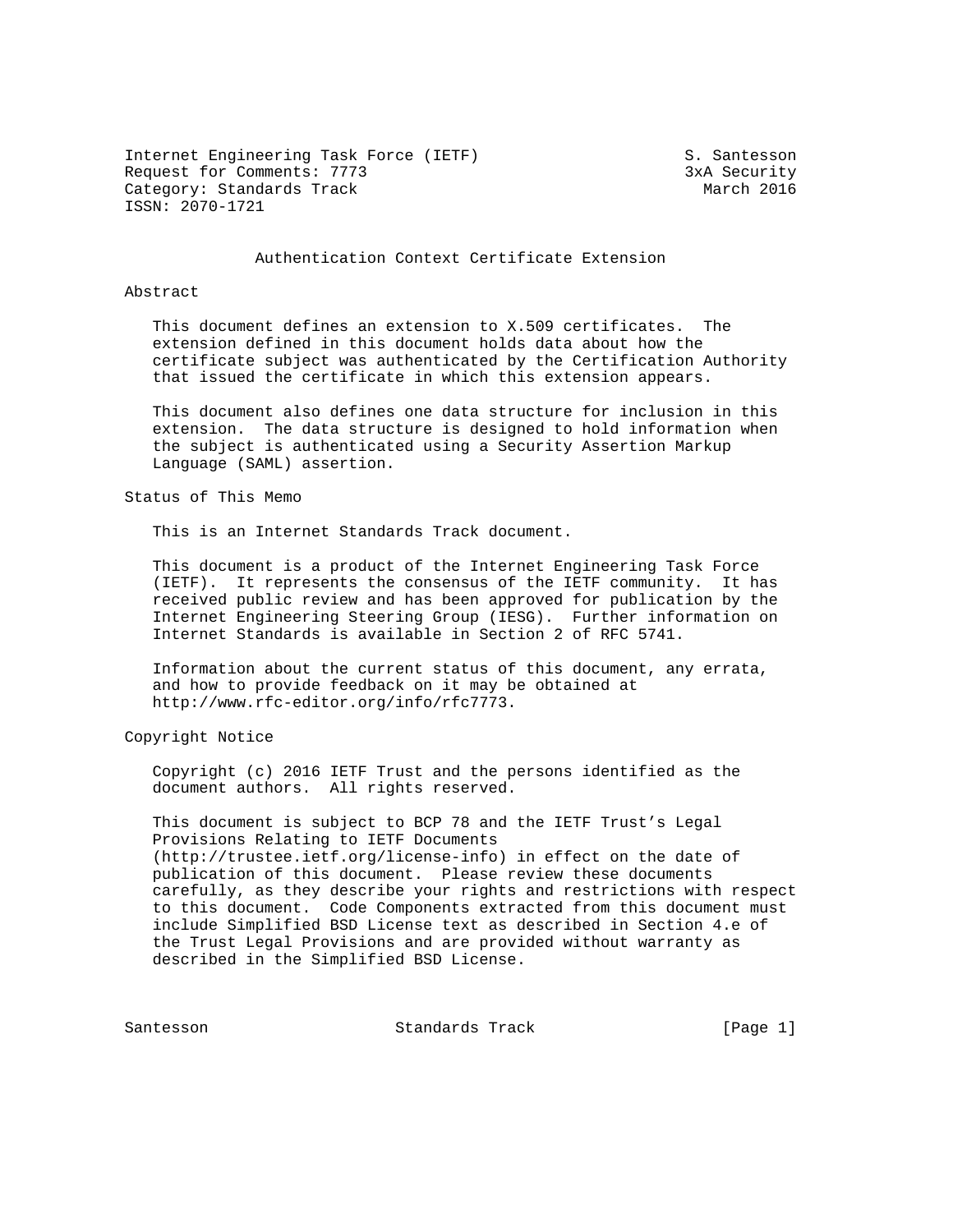# Table of Contents

| Authentication Context Extension Syntax 4<br>2 <sub>1</sub>    |
|----------------------------------------------------------------|
| 3. SAML Authentication Context Information 4                   |
|                                                                |
|                                                                |
|                                                                |
|                                                                |
|                                                                |
|                                                                |
|                                                                |
|                                                                |
| Appendix B. SAML Authentication Context Info XML Schema 12     |
|                                                                |
| Appendix C. SAML Authentication Context Info XML Examples 14   |
| C.1. Complete Context Information and Mappings 14              |
| C.2. Only Mapping Information without SAML Attribute Values 15 |
| C.3. Authentication Context and serialNumber Mapping 16        |
|                                                                |
|                                                                |

### 1. Introduction

 The primary purpose of this document is to provide a mechanism that allows an application to obtain information that expresses the identity of a subject in an X.509 certificate according to [RFC5280]. The identity is stored either in a subject field attribute, as a subject alternative name, or in a subject directory attribute.

 The motivation for this work is to enable mapping of identity data between an identity system and a certificate where the identity system and the certificate are using different attributes and data formats to express the identity of the same entity. In such a scenario, the certificate subject already has an authenticated identity composed of a set of attributes, or so-called claims, that differ from the set of attributes that are commonly used to express the identity of a certificate subject and that may be governed by a specific certificate profile limiting that set.

 A typical scenario motivating the definition of this extension arises when the source of user authentication and user identity is derived from a SAML [SAML] federation attribute profile. In a SAML federation, the subject presents a SAML assertion in exchange for a certificate that can be uniquely linked to information provided in the original SAML assertion, e.g., attributes and/or level of assurance indicators.

Santesson Standards Track [Page 2]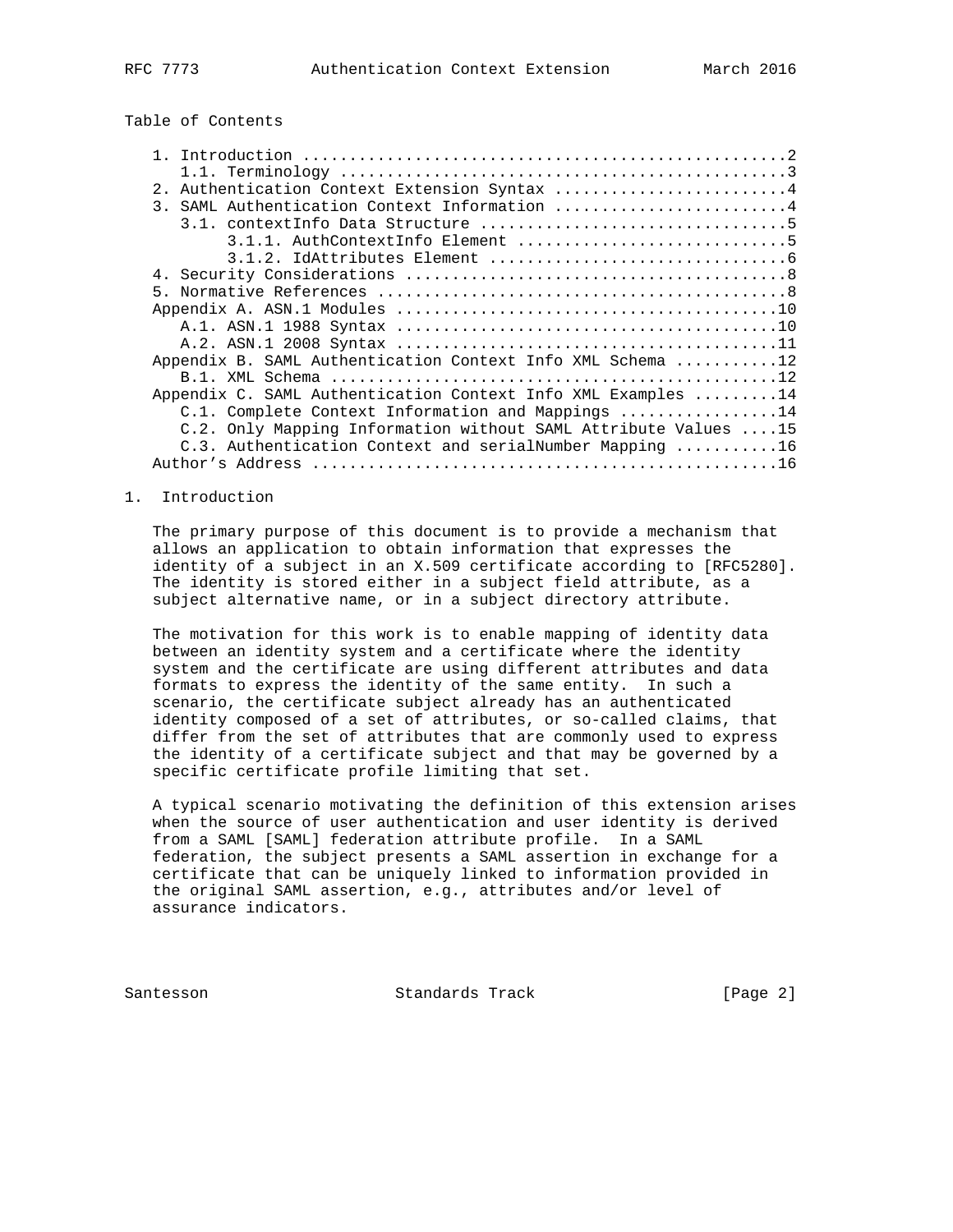Such certificates are sometimes issued in order to provide the user with a means to create an electronic signature that ties the user to the SAML subject, its attributes, and level of assurance indicators.

 If such a certificate needs to conform to a certificate profile such as [RFC3739], then this certificate may have to use a separate set of attributes to express the subject identity. The certificate also may have to employ a format for attribute values that is different from the set of attributes obtained from the SAML assertion.

 The extension defined in the document makes it possible to represent information about the authentication context employed when authenticating the subject for the purpose of issuing a certificate. This may include information such as:

- o the Identity Provider that authenticated the subject
- o the level of assurance with which the subject was authenticated
- o the trust framework where this level of assurance was defined
- o a unique reference to the authentication instant
- o a mapping between the subject attributes (obtained from the SAML assertion used to authenticate the subject) and the subject identity information placed in the issued certificate.

 One scenario where this information may be useful arises when a user logs in to a service using SAML credentials, and the same user (at some point) is required to sign some information. The service may need to verify that the signature was created by the same user that logged on to the service. Today this is only possible using out-of band knowledge about the Certification Authority (CA) that issued the certificate and its practices. However, this approach does not scale to a large number of service providers, identity providers, and CAs.

 The extension defined here provides better scalability since it requires only the service provider to maintain a list of trusted CAs. All other information about the relationship between the certificate subject and the SAML authenticated subject is available in the certificate.

## 1.1. Terminology

 The key words "MUST", "MUST NOT", "REQUIRED", "SHALL", "SHALL NOT", "SHOULD", "SHOULD NOT", "RECOMMENDED", "MAY", and "OPTIONAL" in this document are to be interpreted as described in RFC 2119 [RFC2119].

Santesson Standards Track [Page 3]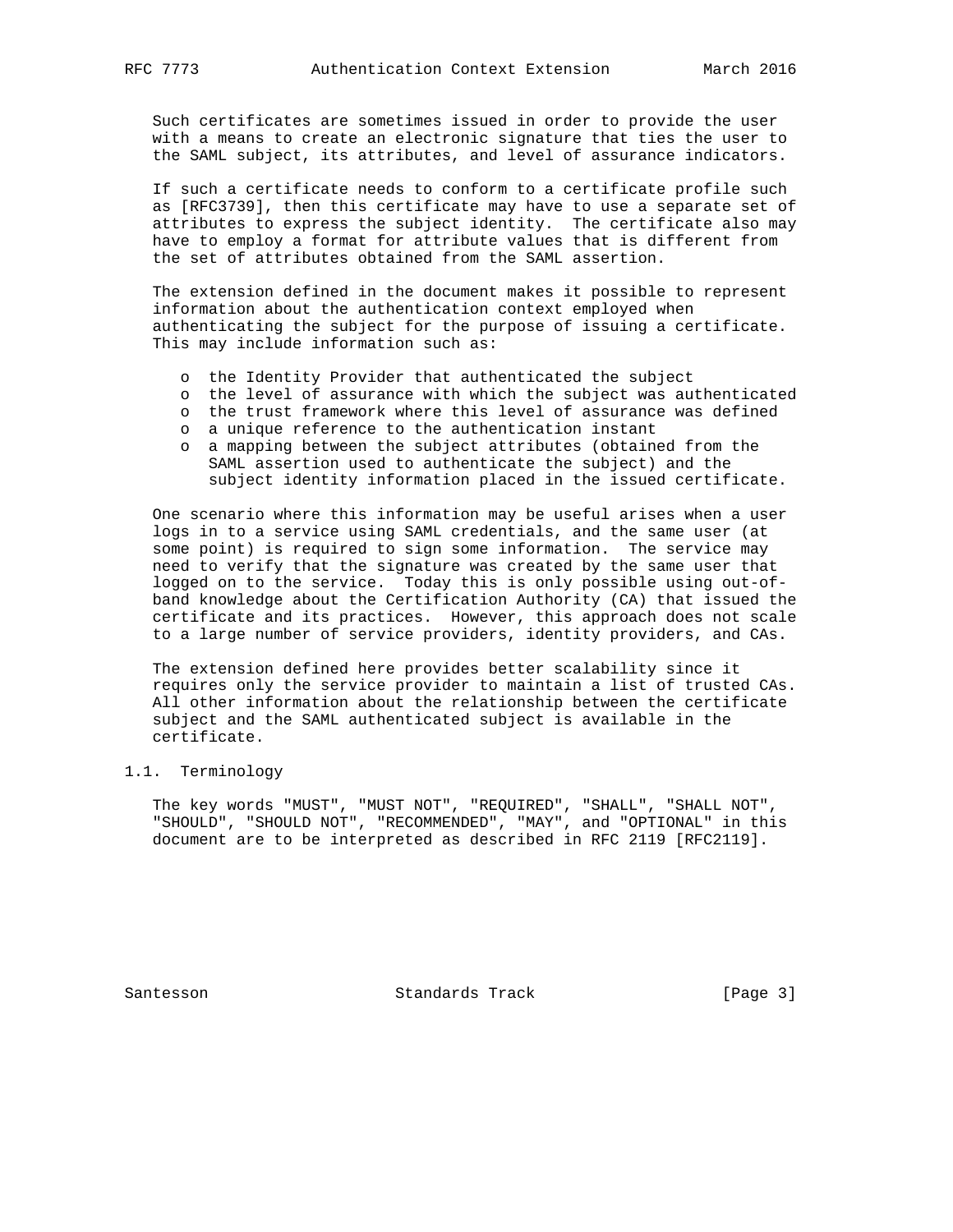### 2. Authentication Context Extension Syntax

The Authentication Context extension has the following syntax:

 AuthenticationContexts ::= SEQUENCE SIZE (1..MAX) OF AuthenticationContext AuthenticationContext ::= SEQUENCE { contextType UTF8String, contextInfo UTF8String OPTIONAL }

 This extension holds a sequence of AuthenticationContext information. When present, this extension MUST include at least one AuthenticationContext.

 The type of authentication context defined in AuthenticationContext is identified by the contextType. The contextType MUST contain a URI that identifies the context type as well as the data format and encoding of context information provided in contextInfo.

This extension MAY be marked critical.

 Applications that find an authentication context information type they do not understand MUST ignore it if the extension is non critical and MUST reject the certificate if the extension is marked critical. If an application requires that an authentication context exist, and either the extension is absent or none of the provided authentication contexts can be used, the end-user certificate fails validation.

 This document defines one authentication context information type (Section 3) that is used to provide information about SAML-based authentication of the subject that was utilized in the certificate issuance process. Other documents can define other authentication context information types.

3. SAML Authentication Context Information

 The SAML Authentication context information provides a contextType field that can be used to carry information about SAML-based authentication of the certified subject as utilized in the certificate issuance process.

Santesson Standards Track [Page 4]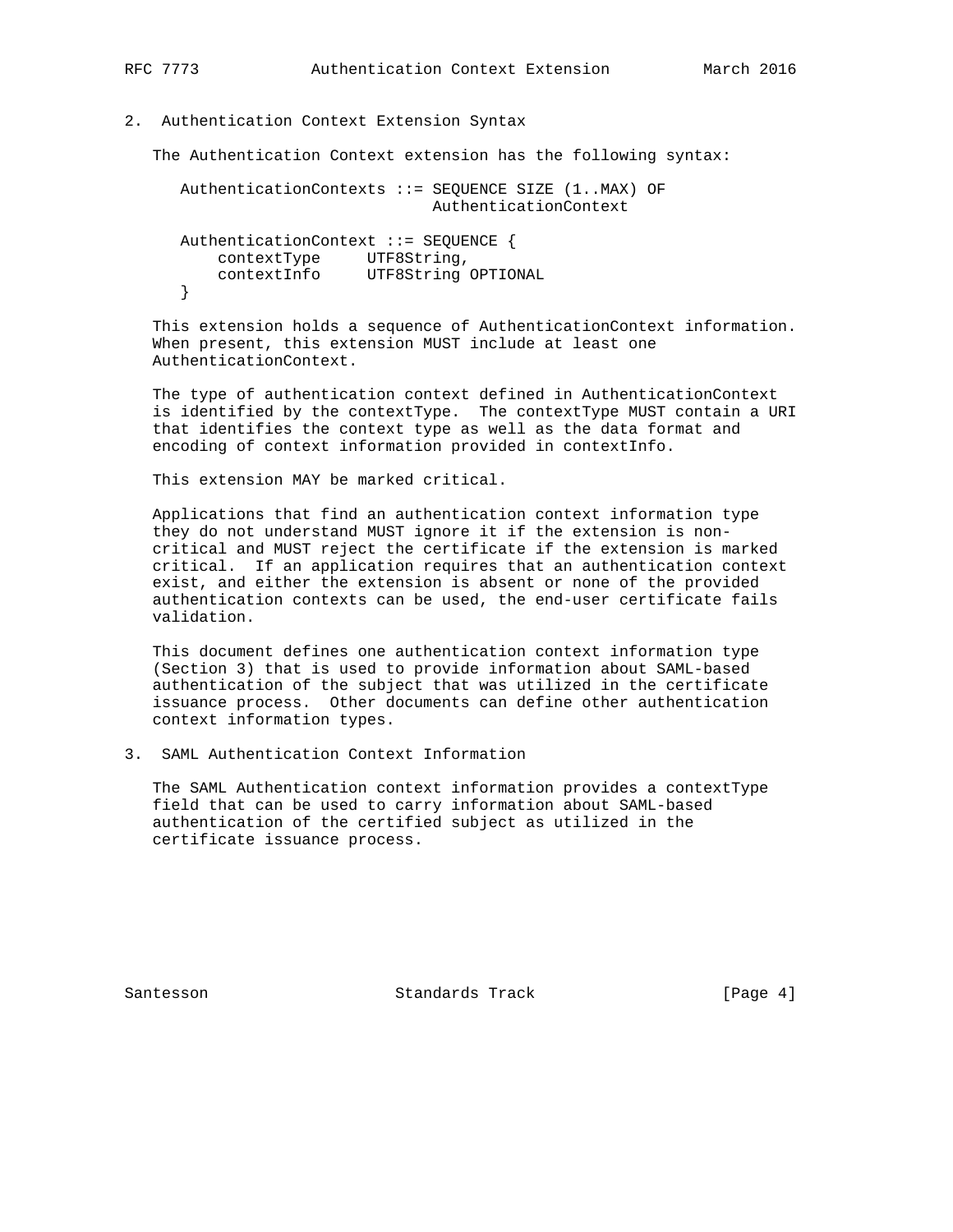The data carried in this authentication context information field is identified by the following XML schema ([Schema1] [Schema2]) name space:

http://id.elegnamnden.se/auth-cont/1.0/saci

 When this URI is specified as contextType, the associated XML data provided in contextInfo MUST be provided in the form of an XML document [XML], represented by a string of UTF-8-encoded characters.

 The XML document SHOULD exclude any unnecessary line breaks and white space, such as line indentation, to reduce its size as much as possible.

3.1. contextInfo Data Structure

 The data provided in contextInfo SHALL contain XML that is UTF-8 encoded in accordance with the XML schema provided in Appendix B. The XML document string in contextInfo MUST NOT include an XML header. That is, the XML document string contains only the root element <SAMLAuthContext> with its child elements <AuthContextInfo> and <IdAttributes>.

 The <AuthContextInfo> and <IdAttributes> elements are outlined in the following subsections.

3.1.1. AuthContextInfo Element

 The <AuthContextInfo> element MAY be present. This element contains the following attributes:

- IdentityProvider (required): The SAML EntityID of the Identity Provider that authenticated the subject.
- AuthenticationInstant (required): Date and time when the subject was authenticated, expressed according to Appendix B.1.
- AuthnContextClassRef (required): A URI identifying the AuthnContextClassRef that is provided in the AuthnStatement of the Assertion that was used to authenticate the subject. This URI identifies the context and the level of assurance associated with this instance of authentication.

AssertionRef (optional): A unique reference to the SAML assertion.

 ServiceID (optional): An identifier of the service that verified the SAML assertion.

Santesson Standards Track [Page 5]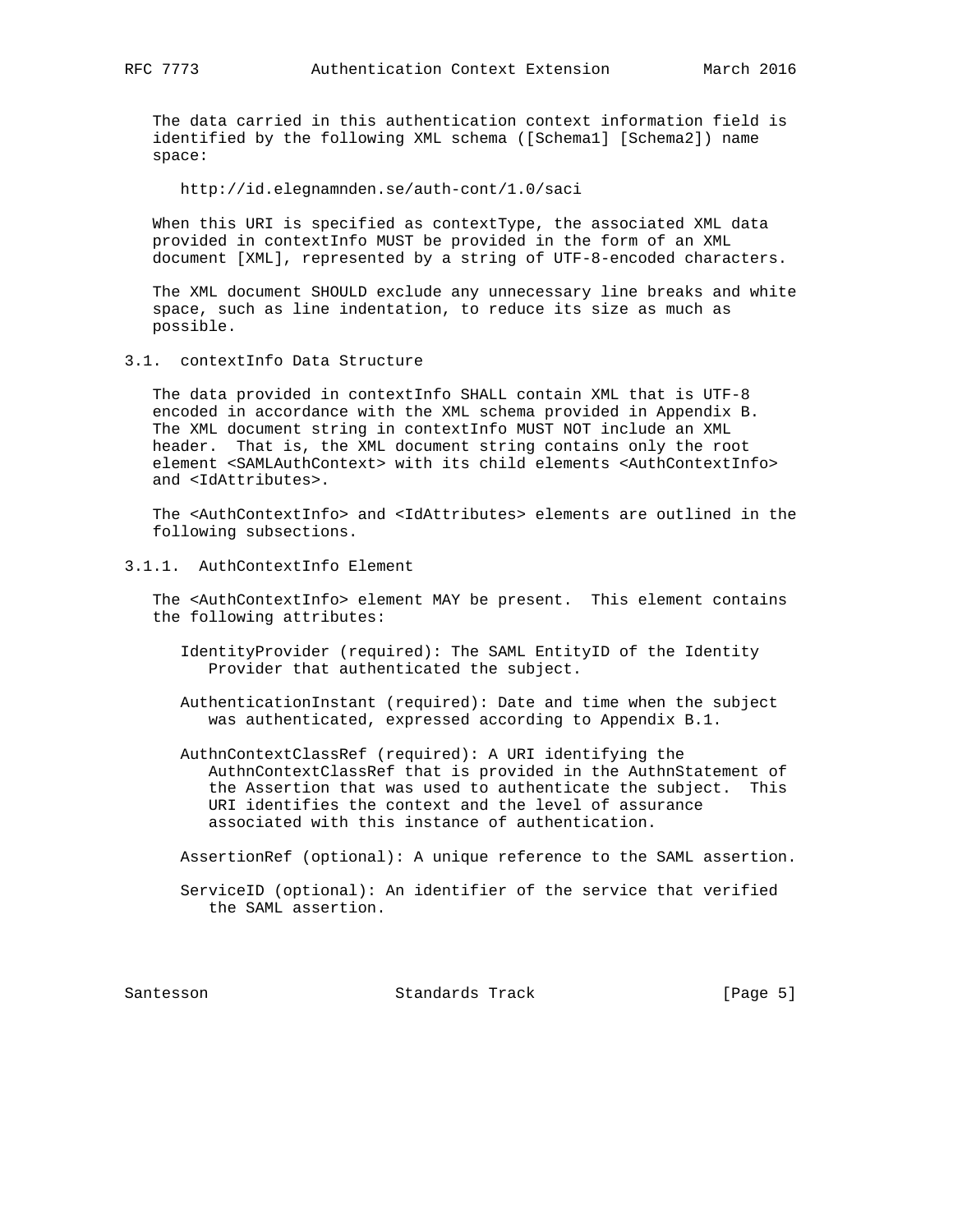The <AuthContextInfo> element may hold any number of child elements of type any (processContents="lax"), providing additional information according to local conventions. Any such elements SHOULD be ignored if not understood.

3.1.2. IdAttributes Element

 The <IdAttributes> element MAY be present. This element holds a sequence of one or more <AttributeMapping> elements, where each <AttributeMapping> element contains mapping information about one certificate subject attribute or name form present in the certificate.

 Each <AttributeMapping> element MUST specify the following attributes:

- Type: A string containing one of the enumerated values "rdn", "san", or "sda", specifying the type of certificate attribute or name form for which mapping information is provided:
	- "rdn": Mapping information is provided for an attribute in a Relative Distinguished Name located in the subject field.
	- "san": Mapping information is provided for a name in the Subject Alternative Name extension of the certificate.
	- "sda": Mapping information is provided for an attribute in the Subject Directory Attributes extension.
- Ref: A reference to the specific attribute or name field. This reference is dependent on the value of Type in the following way:
	- "rdn": Ref holds a string representation of the object identifier (OID) of the relative distinguished name attribute.
	- "san": Ref holds a string representation of the explicit tag number of the Subject Alternative Name type (e.g., "1" = email address (rfc822Name) and "2" = dNSName). If the SubjectAlternative name is an otherName, then Ref holds a string representation of the OID defining the otherName form.
	- "sda": Ref holds a string representation of the OID of the subject directory attribute attribute.

Santesson Standards Track [Page 6]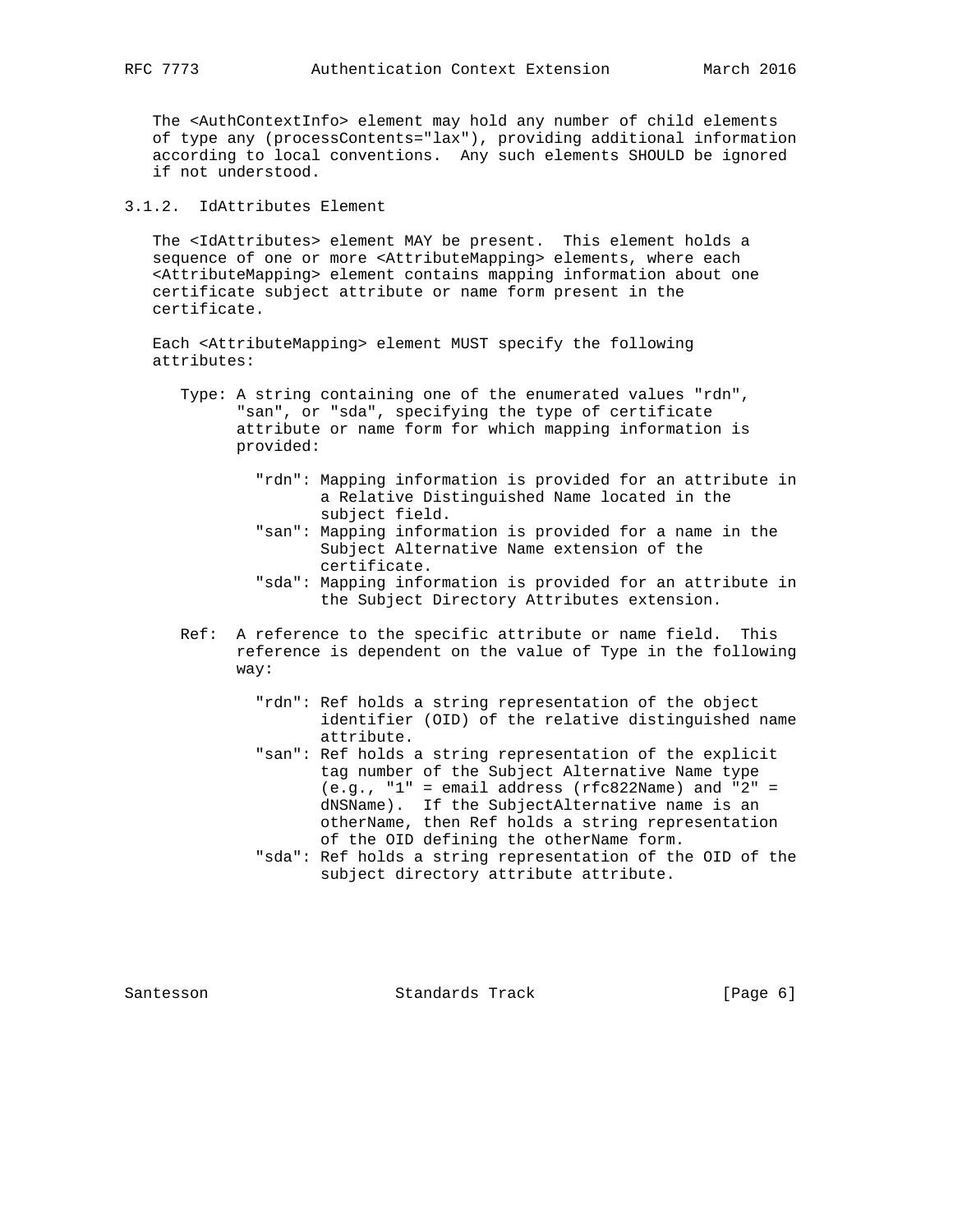String representations of object identifiers (OID) in the Ref attribute MUST be represented by a sequence of integers separated by a period, e.g., "2.5.4.32". This string contains only numerals (ASCII 0x30 to 0x39) and periods (ASCII 0x2E), and it MUST NOT contain any other characters.

Each <AttributeMapping> element MUST contain a <saml:Attribute> element as defined in [SAML]. This SAML attribute element MUST have a Name attribute (specifying its type), MAY have other attributes, and MAY have zero or more <saml:AttributeValue> child elements. A present SAML attribute with absent attribute value limits mapping to the type of SAML attribute that was used to obtain the value stored in the referenced certificate subject attribute or name form, without duplicating the actual attribute value.

 If an attribute value is present in the SAML attribute, then the value stored in the certificate in the referenced attribute or name form MAY differ in format and encoding from the present SAML attribute value. For example, a SAML attribute value can specify a country expressed as "Sweden", while this country value is stored in the certificate in a countryName attribute using the two letter country code "SE".

 Several <AttributeMapping> elements MAY be present for the same certificate subject attribute or name form if the certificate contains multiple instances of this attribute or name form where their values were obtained from different SAML attributes. However, in such cases, it is not defined which present subject attribute or name form maps to which SAML attribute. A certificate-using application MAY attempt to determine this by comparing attribute values stored in this extension with attribute or name values present in the certificate, but this specification does not define any explicit matching rules that would guarantee an unambiguous result.

 The <AttributeMapping> element may hold any number of child elements of type any (processContents="lax"), providing additional information according to local conventions. Any such elements MAY be ignored if not understood.

 Note: The <AttributeMapping> element is designed to provide mapping between SAML attributes and certificate subject attributes and name forms where there is a distinct and clear relationship between relevant SAML attributes and corresponding certificate attributes and name forms. This does not cover all aspects of complex mapping situations. If more than one SAML attribute maps to the same certificate attribute or if structured multivalued attributes are split into a range of other attributes and name forms, these situations are not covered.

Santesson Standards Track [Page 7]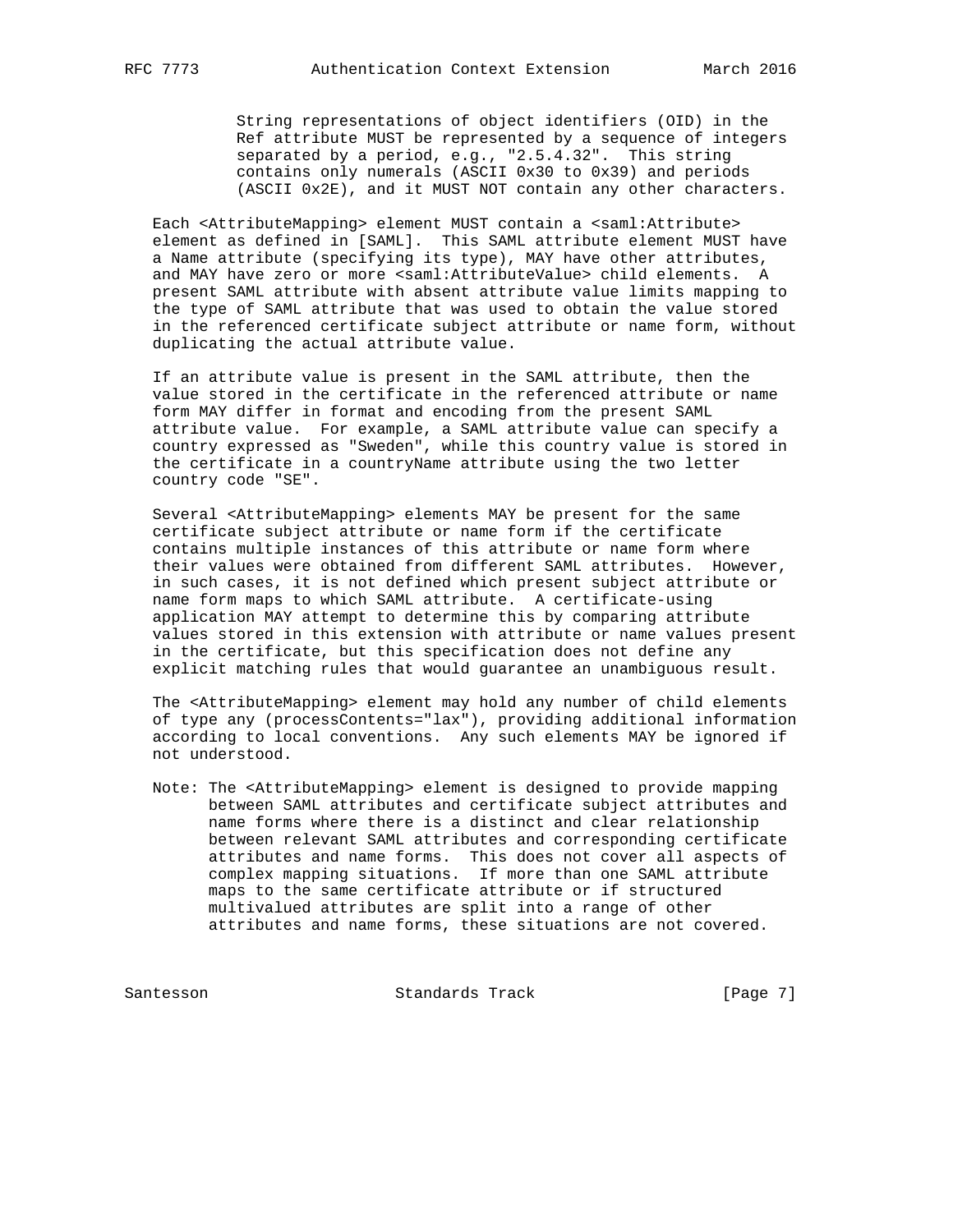Such complex mapping situations MAY be covered by extending this XML schema or by defining a more versatile context information schema.

4. Security Considerations

 This extension allows a CA to outsource the process used to identify and authenticate a subject to another trust infrastructure in a dynamic manner that may differ from certificate to certificate. Since the authentication context is explicitly declared in the certificate, one certificate may be issued with a lower level of assurance than another, even though both have the same Issuer.

 This means that a relying party needs to be aware of the certificate policy under which this CA operates in order to understand when the certificate provides a level of assurance with regard to subject authentication that is higher than the lowest provided level. A relying party that is not capable of understanding the information in the authentication context extension MUST assume that the certificate is issued using the lowest allowed level of assurance declared by the policy.

- 5. Normative References
	- [RFC2119] Bradner, S., "Key words for use in RFCs to Indicate Requirement Levels", BCP 14, RFC 2119, DOI 10.17487/RFC2119, March 1997, <http://www.rfc-editor.org/info/rfc2119>.
	- [RFC3739] Santesson, S., Nystrom, M., and T. Polk, "Internet X.509 Public Key Infrastructure: Qualified Certificates Profile", RFC 3739, DOI 10.17487/RFC3739, March 2004, <http://www.rfc-editor.org/info/rfc3739>.
	- [RFC5280] Cooper, D., Santesson, S., Farrell, S., Boeyen, S., Housley, R., and W. Polk, "Internet X.509 Public Key Infrastructure Certificate and Certificate Revocation List (CRL) Profile", RFC 5280, DOI 10.17487/RFC5280, May 2008, <http://www.rfc-editor.org/info/rfc5280>.
	- [RFC5912] Hoffman, P. and J. Schaad, "New ASN.1 Modules for the Public Key Infrastructure Using X.509 (PKIX)", RFC 5912, DOI 10.17487/RFC5912, June 2010, <http://www.rfc-editor.org/info/rfc5912>.

Santesson Standards Track [Page 8]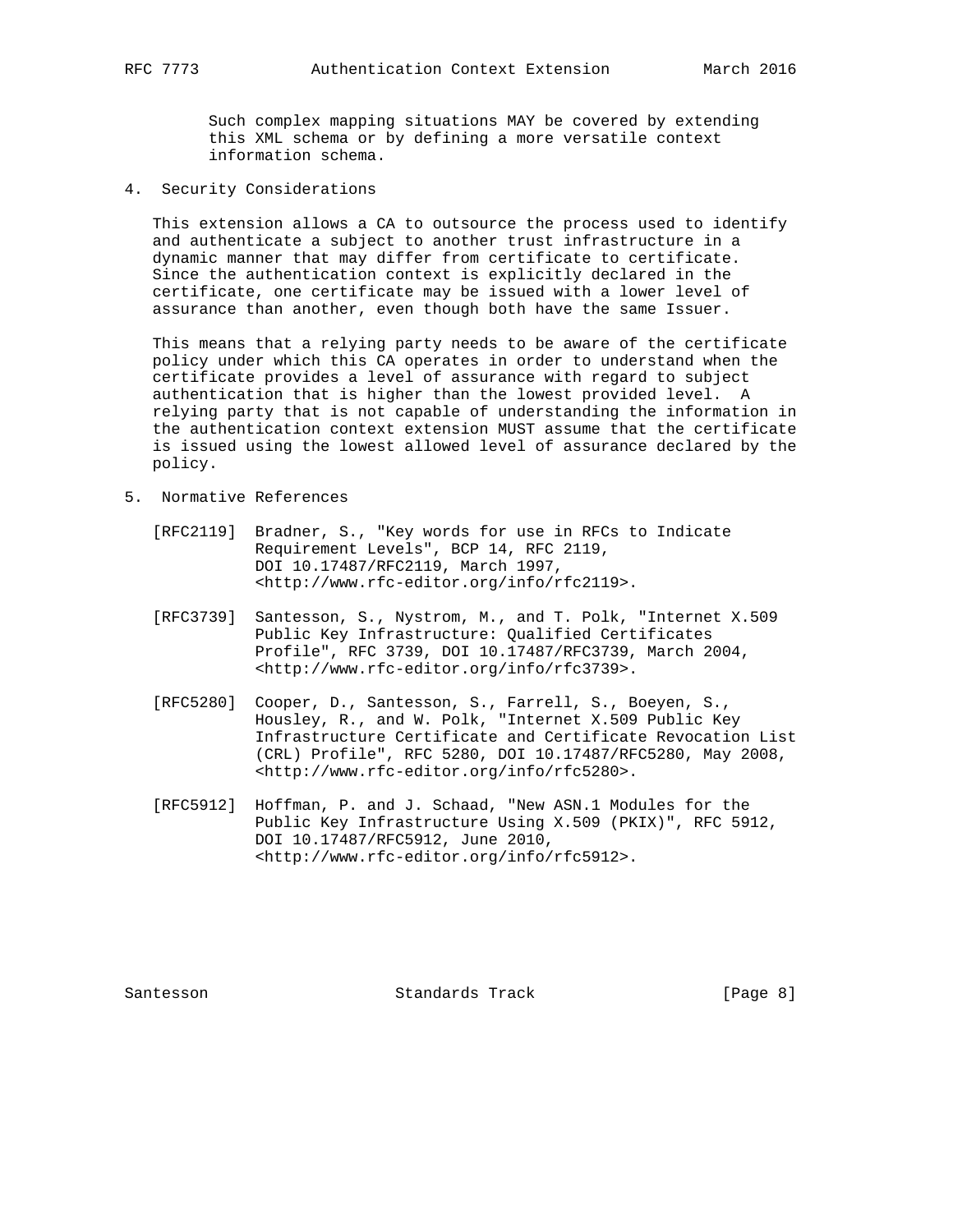- [SAML] Cantor, S., Kemp, J., Philpott, R., and E. Maler, "Assertions and Protocols for the OASIS Security Assertion Markup Language (SAML) V2.0", OASIS Standard, 15 March 2005.
- [XML] Bray, T., Paoli, J., Sperberg-McQueen, C., Maler, E., and F. Yergeau, "Extensible Markup Language (XML) 1.0 (Fifth Edition)", W3C Recommendation, 26 November 2008, <https://www.w3.org/TR/2008/REC-xml-20081126/>.
- [Schema1] Thompson, H., Beech, D., Maloney, M., and N. Mendelsohn, "XML Schema Part 1: Structures", W3C Recommendation, 28 October 2004, <http://www.w3.org/TR/2004/REC-xmlschema-1-20041028/>.
- [Schema2] Biron, P. and A. Malhotra, "XML Schema Part 2: Datatypes", W3C Recommendation, 28 October 2004, <http://www.w3.org/TR/2004/REC-xmlschema-2-20041028/>.

Santesson Standards Track [Page 9]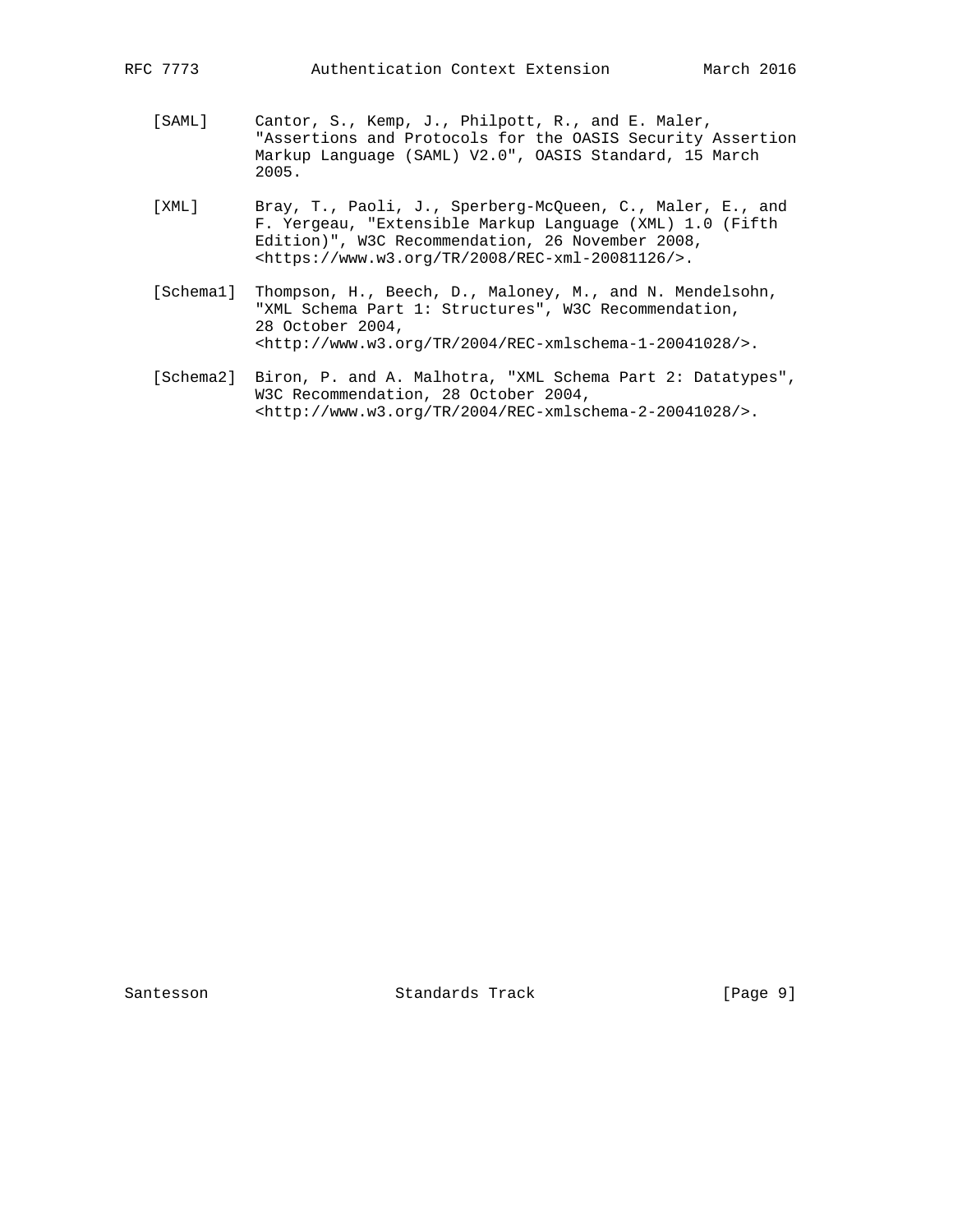Appendix A. ASN.1 Modules

 This appendix includes the ASN.1 modules for the authentication context extension. Appendix B.1 includes an ASN.1 module that conforms to the 1998 version of ASN.1. Appendix B.2 includes an ASN.1 module, corresponding to the module present in Appendix B.1, that conforms to the 2008 version of ASN.1. Although a 2008 ASN.1 module is provided, the module in Appendix B.1 remains the normative module as per policy adopted by the PKIX working group for certificate-related specifications.

```
A.1. ASN.1 1988 Syntax
```
 ACE-88  $\{iso(1)$  member-body(2) se(752) e-legnamnden(201) id-mod(0) id-mod-auth-context-88(1)}

DEFINITIONS EXPLICIT TAGS ::=

BEGIN

-- EXPORTS ALL --

-- Authentication Context Extension

 AuthenticationContexts ::= SEQUENCE SIZE (1..MAX) OF AuthenticationContext

```
 AuthenticationContext ::= SEQUENCE {
   contextType UTF8String,
    contextInfo UTF8String OPTIONAL
 }
 e-legnamnden OBJECT IDENTIFIER ::= { iso(1) member-body(2)
 se(752) 201 }
 id-eleg-ce OBJECT IDENTIFIER ::= { e-legnamnden 5 }
id-ce-authContext OBJECT IDENTIFYER ::= { id-eleg-ce 1 }
```
END

Santesson Standards Track [Page 10]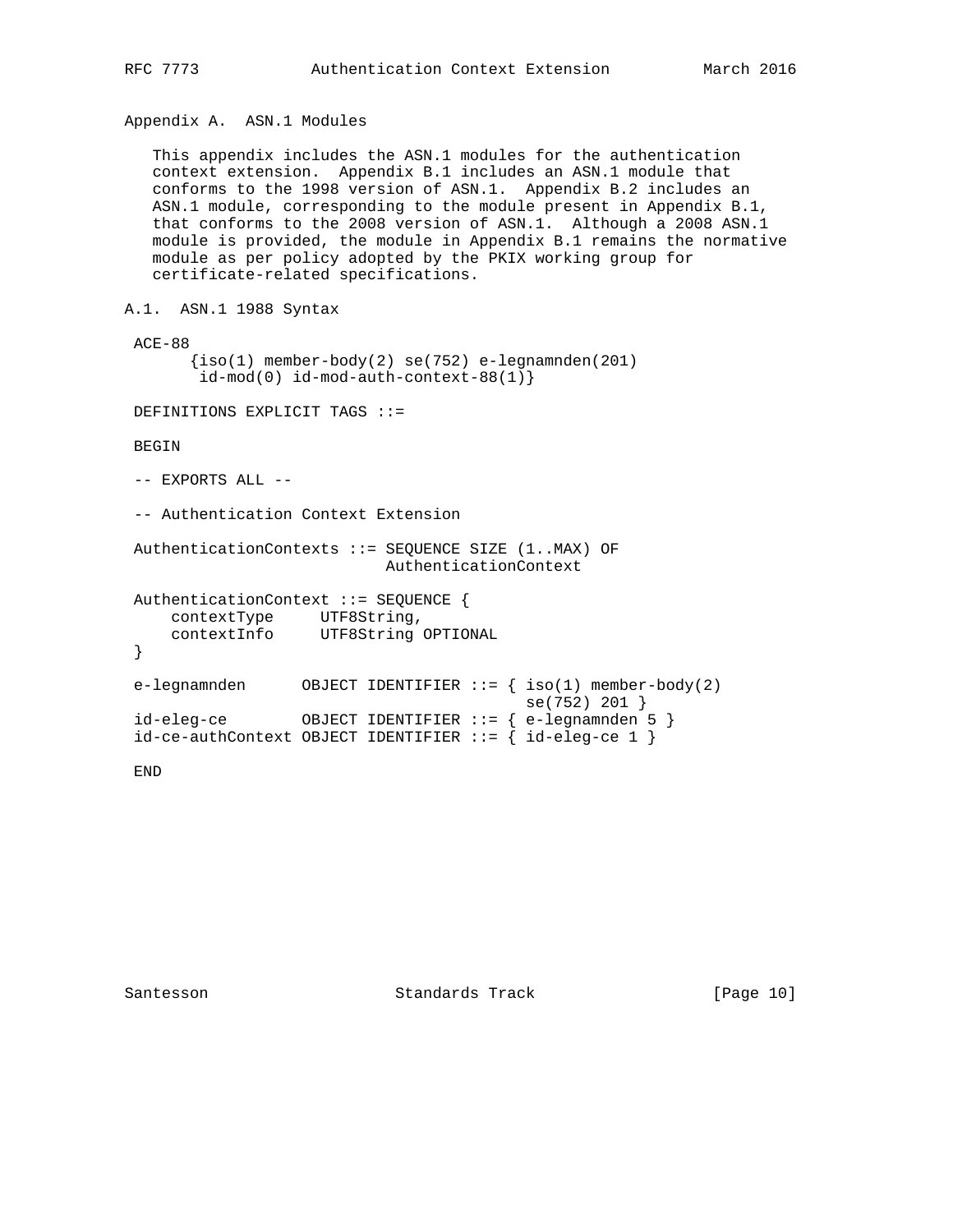```
A.2. ASN.1 2008 Syntax
 ACE-08
      \{iso(1) member-body(2) se(752) e-legnamnden(201)
       id-mod(0) id-mod-auth-controlext-08(2) DEFINITIONS EXPLICIT TAGS ::=
 BEGIN
 EXPORTS ALL;
 IMPORTS
 Extensions{}, EXTENSION
 FROM PKIX-CommonTypes-2009 -- From [RFC5912]
    \{iso(1) identified-organization(3) dod(6) internet(1) security(5)
    mechanisms(5) pkix(7) id-mod(0) id-mod-pkixCommon-02(57) };
 -- Authentication Context Extension
 ext-AuthenticationContext EXTENSION ::= { SYNTAX
        AuthenticationContexts IDENTIFIED BY
        id-ce-authContext }
 AuthenticationContexts ::= SEQUENCE SIZE (1..MAX) OF
                           AuthenticationContext
 AuthenticationContext ::= SEQUENCE {
 contextType UTF8String,
 contextInfo UTF8String OPTIONAL
  }
 ElegnamndenCertExtensions EXTENSION ::= {
     ext-AuthenticationContext, ... }
e-legnamnden OBJECT IDENTIFIER ::= { iso(1) member-body(2)
 se(752) 201 }
 id-eleg-ce OBJECT IDENTIFIER ::= { e-legnamnden 5 }
id-ce-authContext OBJECT IDENTIFIER ::= { id-eleg-ce 1 }
```
END

Santesson Standards Track [Page 11]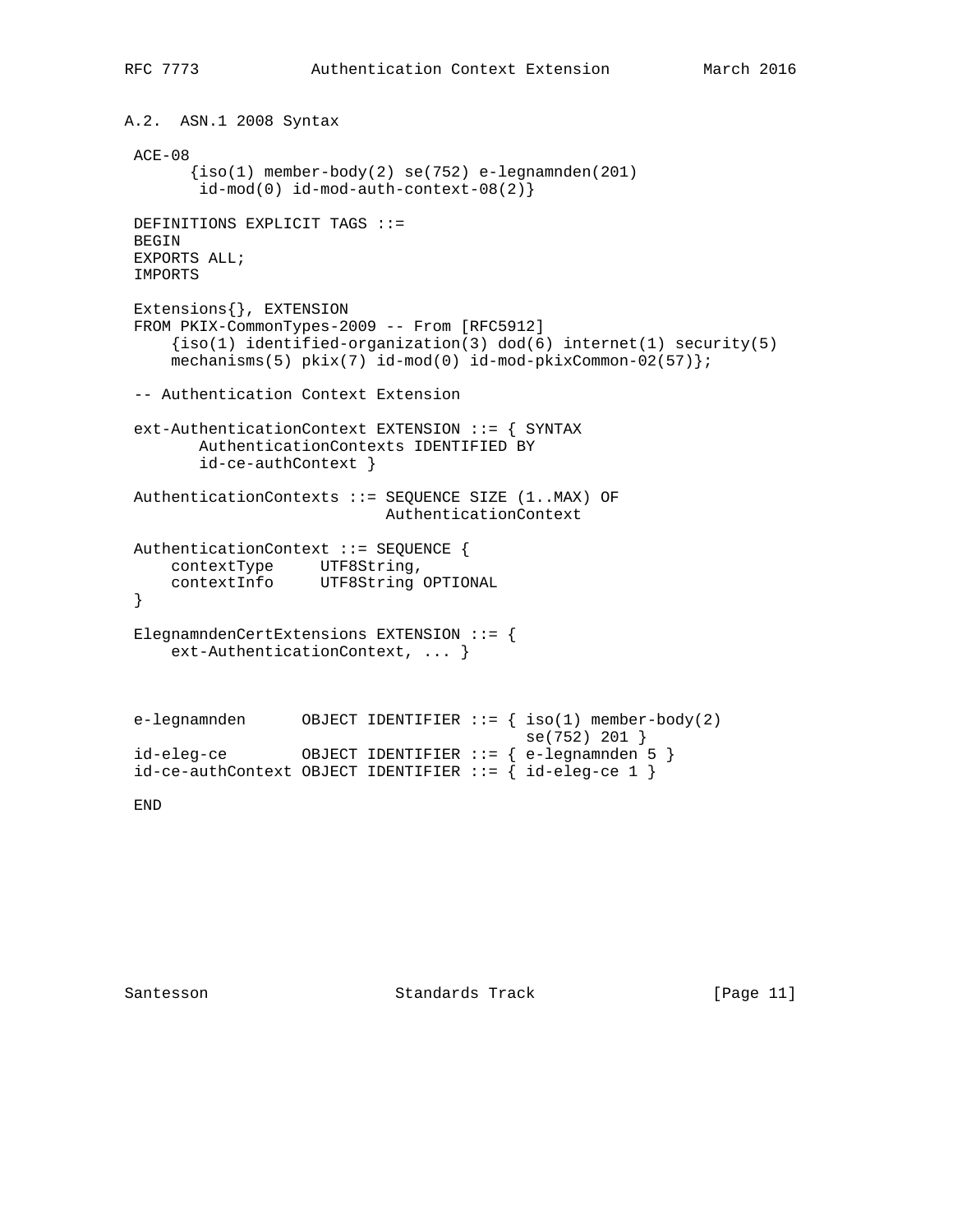Appendix B. SAML Authentication Context Info XML Schema

 This appendix contains an XML schema ([Schema1] [Schema2]) for the SAML Authentication context information defined in Section 3.

 IMPORTANT NOTE: The XML Schema in Appendix B.1 specifies a URL on rows 9 and 10 to the SAML schemaLocation (http://docs.oasis-open.org/security/saml/v2.0/ saml-schema-assertion-2.0.xsd), which is too long to fit into one row and therefore contains a line break. This line break has to be removed before this schema can be successfully compiled.

```
B.1. XML Schema
```

```
 <?xml version="1.0" encoding="UTF-8"?>
 <xs:schema xmlns:xs="http://www.w3.org/2001/XMLSchema"
            elementFormDefault="qualified"
     targetNamespace="http://id.elegnamnden.se/auth-cont/1.0/saci"
     xmlns:saci="http://id.elegnamnden.se/auth-cont/1.0/saci"
     xmlns:saml="urn:oasis:names:tc:SAML:2.0:assertion">
     <xs:import namespace="urn:oasis:names:tc:SAML:2.0:assertion"
         schemaLocation="http://docs.oasis-open.org/security/saml/v2.0/
 saml-schema-assertion-2.0.xsd"/>
     <xs:element name="SAMLAuthContext"
                 type="saci:SAMLAuthContextType"/>
     <xs:complexType name="SAMLAuthContextType">
         <xs:sequence>
             <xs:element ref="saci:AuthContextInfo" minOccurs="0"/>
             <xs:element ref="saci:IdAttributes" minOccurs="0"/>
         </xs:sequence>
     </xs:complexType>
     <xs:element name="AuthContextInfo"
                 type="saci:AuthContextInfoType"/>
     <xs:complexType name="AuthContextInfoType">
         <xs:sequence>
             <xs:any processContents="lax"
                 minOccurs="0" maxOccurs="unbounded"/>
         </xs:sequence>
         <xs:attribute name="IdentityProvider"
                       type="xs:string" use="required"/>
         <xs:attribute name="AuthenticationInstant"
                       type="xs:dateTime" use="required"/>
         <xs:attribute name="AuthnContextClassRef"
                       type="xs:anyURI" use="required"/>
         <xs:attribute name="AssertionRef" type="xs:string"/>
```
Santesson Standards Track [Paqe 12]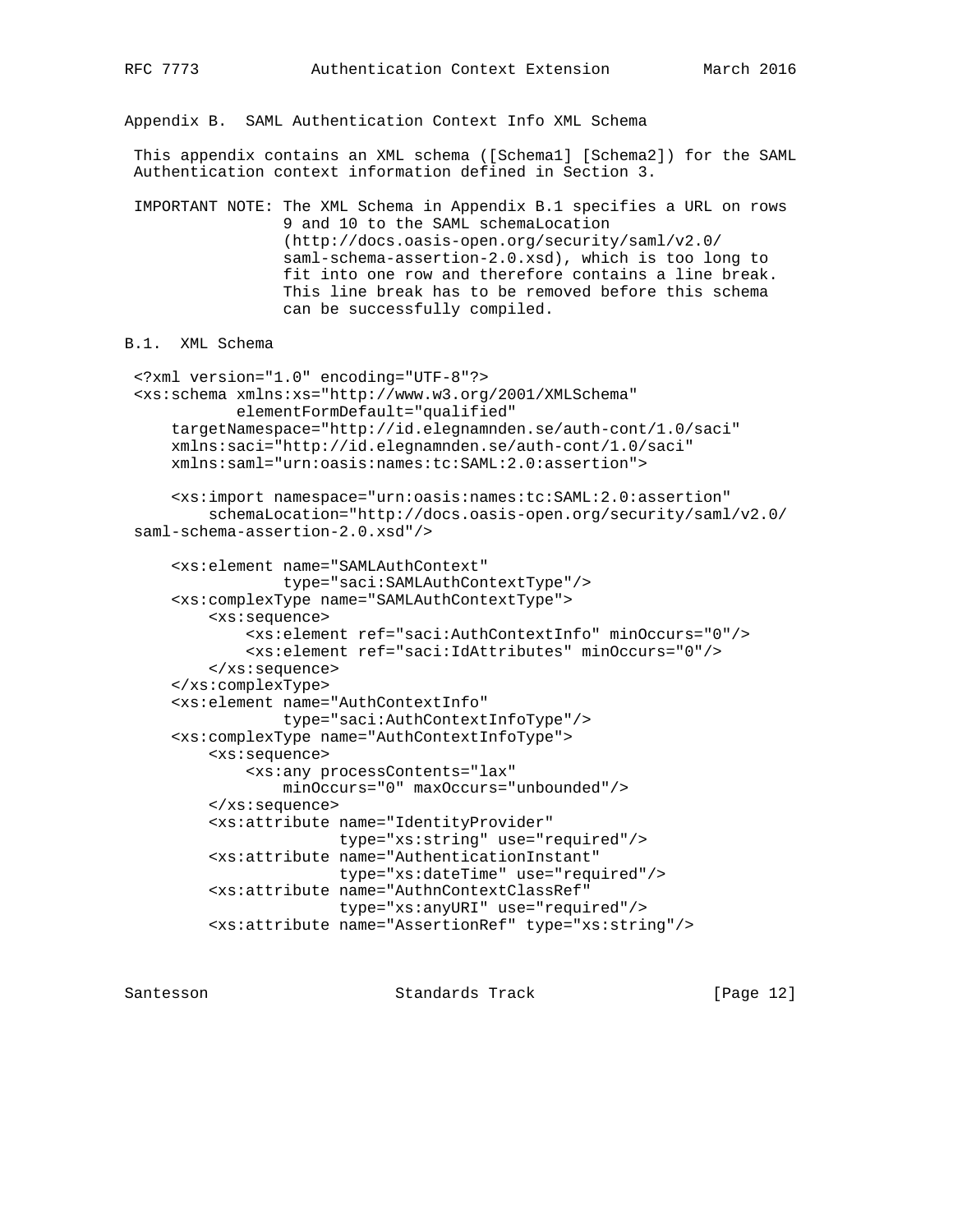```
 <xs:attribute name="ServiceID" type="xs:string"/>
     </xs:complexType>
     <xs:element name="IdAttributes" type="saci:IdAttributesType"/>
     <xs:complexType name="IdAttributesType">
         <xs:sequence>
             <xs:element maxOccurs="unbounded" minOccurs="1"
                        ref="saci:AttributeMapping"/>
         </xs:sequence>
     </xs:complexType>
     <xs:element name="AttributeMapping"
                 type="saci:AttributeMappingType"/>
     <xs:complexType name="AttributeMappingType">
         <xs:sequence>
             <xs:element ref="saml:Attribute"/>
             <xs:any processContents="lax"
                 minOccurs="0" maxOccurs="unbounded"/>
         </xs:sequence>
         <xs:attribute name="Type" use="required">
             <xs:simpleType>
                 <xs:restriction base="xs:string">
                     <xs:enumeration value="rdn"/>
                     <xs:enumeration value="san"/>
                     <xs:enumeration value="sda"/>
                 </xs:restriction>
             </xs:simpleType>
         </xs:attribute>
         <xs:attribute name="Ref" type="xs:string" use="required"/>
     </xs:complexType>
 </xs:schema>
```
Santesson Standards Track [Page 13]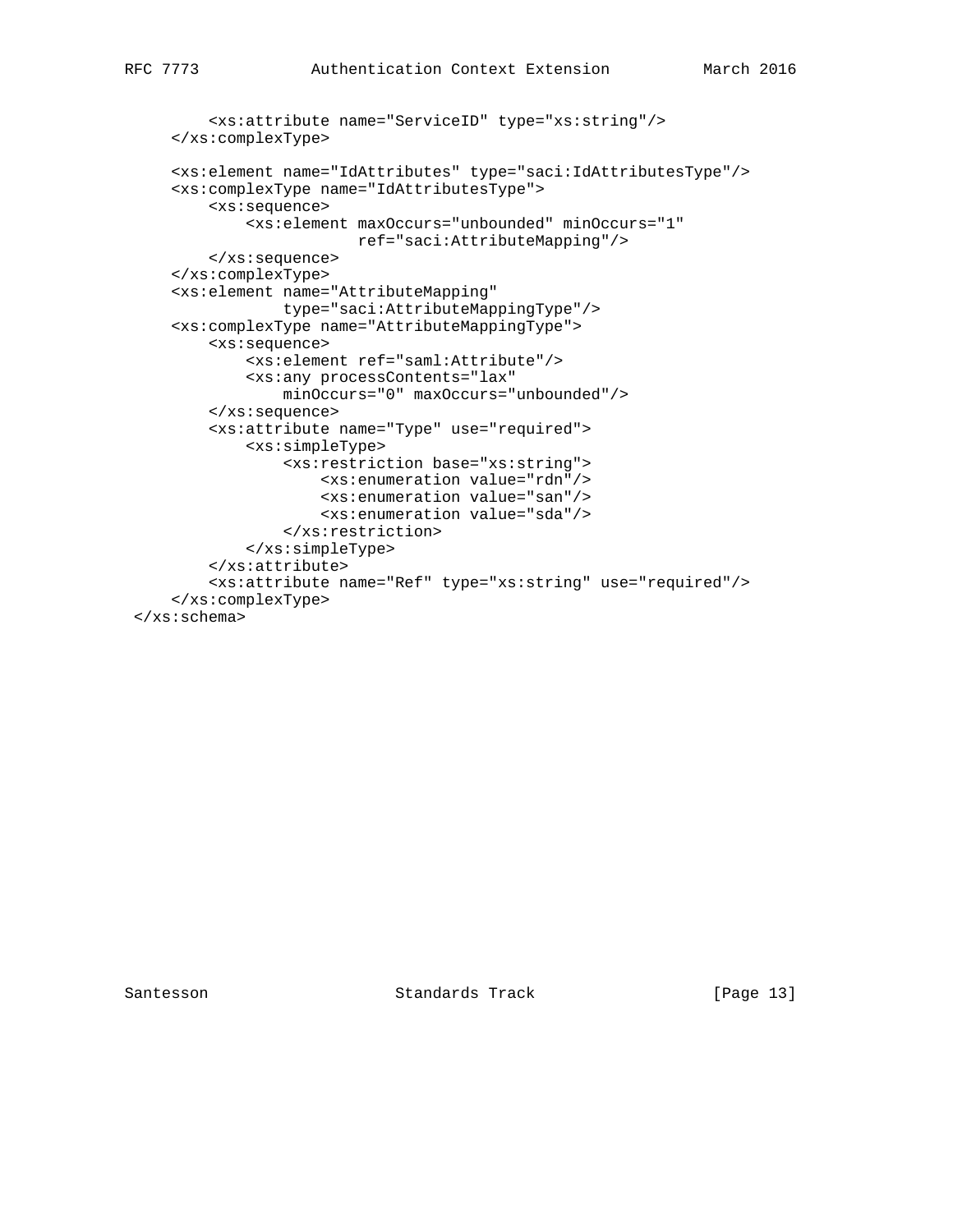Appendix C. SAML Authentication Context Info XML Examples

 This appendix provides examples of SAML Authentication Context information according to the schema in Appendix B.

C.1. Complete Context Information and Mappings

 The following is a complete example with authentication context information as well as mapping information for several subject field attributes and a subject alt name.

```
<saci:SAMLAuthContext
     xmlns:saci="http://id.elegnamnden.se/auth-cont/1.0/saci"
     xmlns:saml="urn:oasis:names:tc:SAML:2.0:assertion"
     xmlns:xsi="http://www.w3.org/2001/XMLSchema-instance">
     <saci:AuthContextInfo
         ServiceID="eid2csig"
         AssertionRef="_71b981ab017eb42869ae4b62b2a63add"
         IdentityProvider="https://idp-test.nordu.net/idp/shibboleth"
         AuthenticationInstant="2013-03-05T22:59:57.000+01:00"
         AuthnContextClassRef="http://id.elegnamnden.se/loa/1.0/loa3"/>
     <saci:IdAttributes>
         <saci:AttributeMapping Type="rdn" Ref="2.5.4.6">
             <saml:Attribute
                 FriendlyName="Country"
                 Name="urn:oid:2.5.4.6">
                 <saml:AttributeValue xsi:type="xs:string"
                     >SE</saml:AttributeValue>
             </saml:Attribute>
         </saci:AttributeMapping>
         <saci:AttributeMapping Type="rdn" Ref="2.5.4.5">
             <saml:Attribute
                 FriendlyName="Personal ID Number"
                 Name="urn:oid:1.2.752.29.4.13">
                 <saml:AttributeValue xsi:type="xs:string"
                     >200007292386</saml:AttributeValue>
             </saml:Attribute>
         </saci:AttributeMapping>
         <saci:AttributeMapping Type="rdn" Ref="2.5.4.42">
             <saml:Attribute
                 FriendlyName="Given Name"
                 Name="urn:oid:2.5.4.42">
                 <saml:AttributeValue xsi:type="xs:string"
                    >John</saml:AttributeValue>
             </saml:Attribute>
         </saci:AttributeMapping>
         <saci:AttributeMapping Type="rdn" Ref="2.5.4.4">
             <saml:Attribute
```
Santesson Standards Track [Page 14]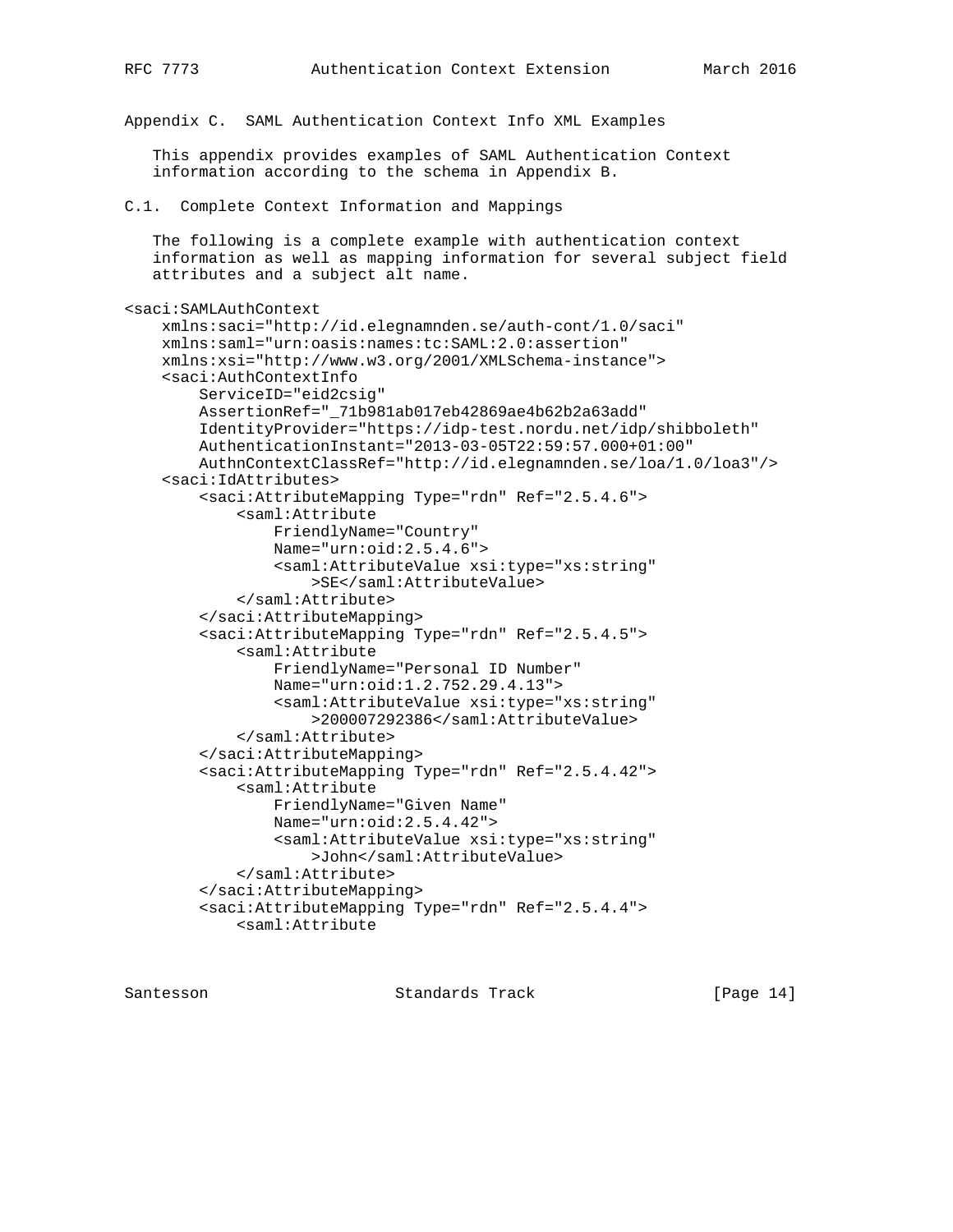```
 FriendlyName="Surname"
                 Name="urn:oid:2.5.4.4">
                 <saml:AttributeValue xsi:type="xs:string"
                      >Doe</saml:AttributeValue>
             </saml:Attribute>
         </saci:AttributeMapping>
         <saci:AttributeMapping Type="rdn" Ref="2.5.4.3">
             <saml:Attribute
                 FriendlyName="Display Name"
                 Name="urn:oid:2.16.840.1.113730.3.1.241">
                 <saml:AttributeValue xsi:type="xs:string"
                      >John Doe</saml:AttributeValue>
             </saml:Attribute>
         </saci:AttributeMapping>
         <saci:AttributeMapping Type="san" Ref="1">
             <saml:Attribute
                 FriendlyName="E-mail"
                 Name="urn:oid:0.9.2342.19200300.100.1.3">
                 <saml:AttributeValue xsi:type="xs:string"
                      >john.doe@example.com</saml:AttributeValue>
             </saml:Attribute>
         </saci:AttributeMapping>
     </saci:IdAttributes>
</saci:SAMLAuthContext>
```
C.2. Only Mapping Information without SAML Attribute Values

 This example shows an instance of the SAML Authentication Context information that only provides a mapping table without providing any authentication context information or SAML attribute values.

```
<saci:SAMLAuthContext
```

```
 xmlns:saci="http://id.elegnamnden.se/auth-cont/1.0/saci"
 xmlns:saml="urn:oasis:names:tc:SAML:2.0:assertion">
 <saci:IdAttributes>
     <saci:AttributeMapping Type="rdn" Ref="2.5.4.6">
         <saml:Attribute Name="urn:oid:2.5.4.6"/>
     </saci:AttributeMapping>
     <saci:AttributeMapping Type="rdn" Ref="2.5.4.5">
         <saml:Attribute Name="urn:oid:1.2.752.29.4.13"/>
     </saci:AttributeMapping>
     <saci:AttributeMapping Type="rdn" Ref="2.5.4.42">
         <saml:Attribute Name="urn:oid:2.5.4.42"/>
     </saci:AttributeMapping>
     <saci:AttributeMapping Type="rdn" Ref="2.5.4.4">
         <saml:Attribute Name="urn:oid:2.5.4.4"/>
     </saci:AttributeMapping>
     <saci:AttributeMapping Type="rdn" Ref="2.5.4.3">
```
Santesson Standards Track [Page 15]